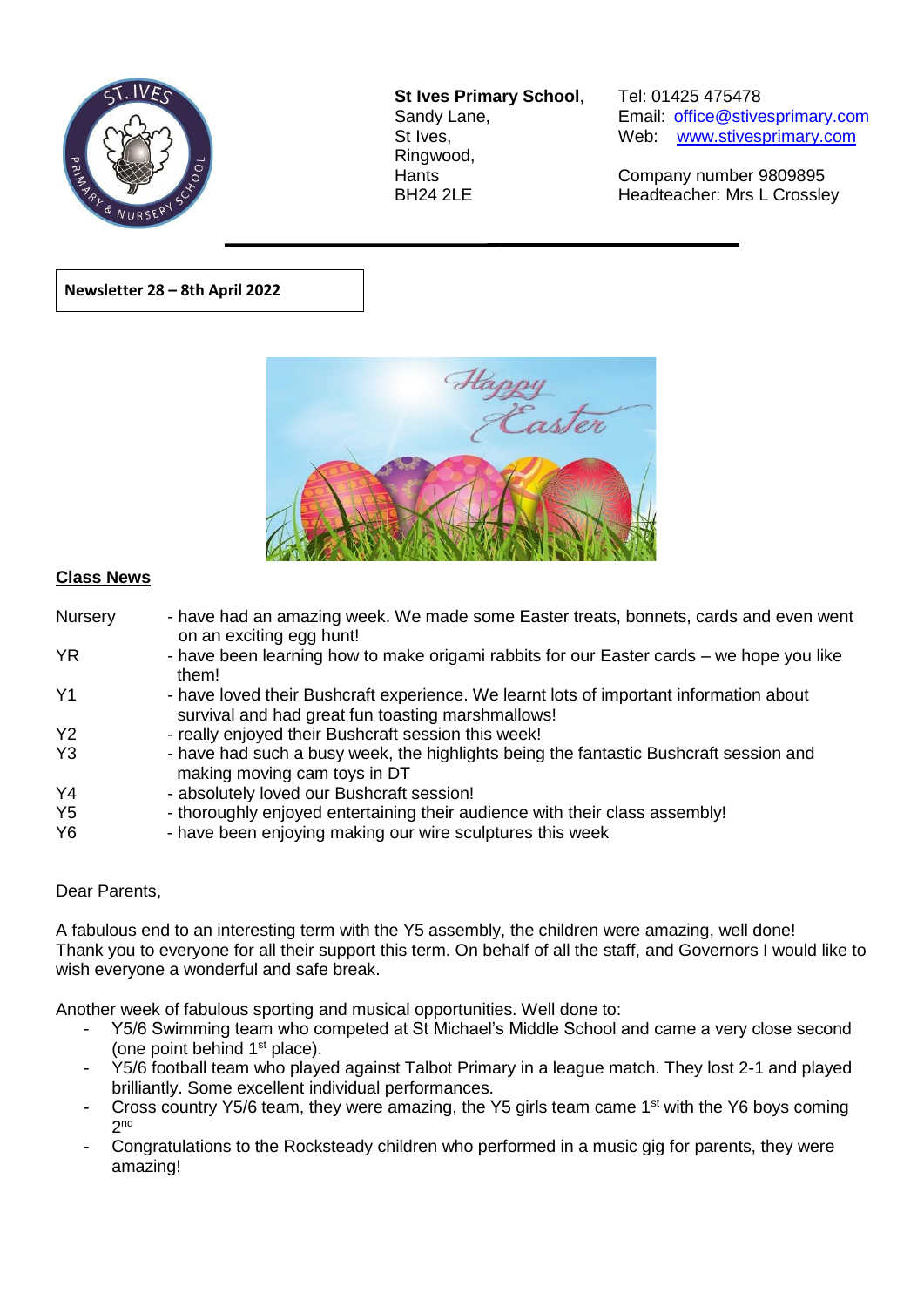### **Value of the week –Unique**

We thoroughly enjoyed coming together as a whole school to perform the Easter service.

## **School Uniform and PE kits**

Blue polo shirts will be required for summer term uniform, **starting after Easter**. These can be purchased through the school office. Please email



in your requests and once the office has received payments they will be sent home.

Summer uniform – St Ives blue polo-shirts/shorts/blue and white check dress, black shoes/sandals (no open toes or trainers). PE kit – blue shorts & blue St Ives t-shirts **(no track suits/leggings after Easter).** Please ensure your child brings and wears the correct uniform – they will miss out on the activity if they don't.

### **Online Safety**

Most people probably won't be greatly surprised to note that cyber-bullying, screen time and ageinappropriate content remain among the chief concerns about children's wellbeing online. You might not have realised, however, how great the disparity is between how well teens think they can spot fake news and how effective they actually are at recognising it.

This week's guide also condenses Ofcom's findings to illustrate which platforms and apps were used most by children in 2021; how many young people engage with social media and live streaming (either their own content or viewing others'); and the proportion of children who play online games at various ages.

### **Messaging Apps**

Please ensure you discuss with your child what is appropriate language and images to be sent to others via Messaging Apps. We would recommend routinely supervising these to keep your child safe.

#### **WOW Days for the Summer term – some pre-warning for costumes!**

| <b>YR</b>      | - Wednesday 27 <sup>th</sup> April – 'Once Upon A Time' – Children can come dressed as a story<br>character                                                          |
|----------------|----------------------------------------------------------------------------------------------------------------------------------------------------------------------|
| Y <sub>1</sub> | - Friday 29th April – Please can the children come to school dressed as a woodland<br>creature or a mythical woodland creature such as a fairy!                      |
| <b>Y2</b>      | - Friday 29th April – 'Lets explore our wonderful world!' – Children can come dressed as<br>though they are heading off on holiday! See Seesaw for more information. |
| Y <sub>3</sub> | - Friday 29 <sup>th</sup> April - Scrumdiddlyumptious! - Children can come dressed in something food<br>related, such as a chef or an item of food                   |
| Y4             | - Thursday 28 <sup>th</sup> April – Wearing Roman Toga or dressed as a Roman solider/gladiator                                                                       |
| Y <sub>5</sub> | - Thursday 28 <sup>th</sup> April - Journeys – dressed for the Titanic! Also please can children bring an<br>empty shoe box?                                         |
| <b>Y6</b>      | - Friday 13 <sup>th</sup> May - Dress up as Ancient Greeks, costumes include Togas (use an old<br>bedsheet!) drape fabrics, crowns, belts, sandals!                  |

In each class, their half termly book focus will change after Easter. Please ensure that a copy of the book your child will be reading and working on in class is sourced over the Easter break so that they are ready and prepared to start the work on these books in the new term. Look out on Seesaw for any pages teachers may ask children to read over the holidays.

The new class books are as follows:

Year 2: The Hodgeheg - Dick King-Smith

- Year 3: Charlie and the Chocolate Facotry Roald Dahl
- Year 4: Charlotte's Web- E.B. White
- Year 5: Stormbreaker- Anthony Horowitz

Year 6: Holes- Louis Sachar